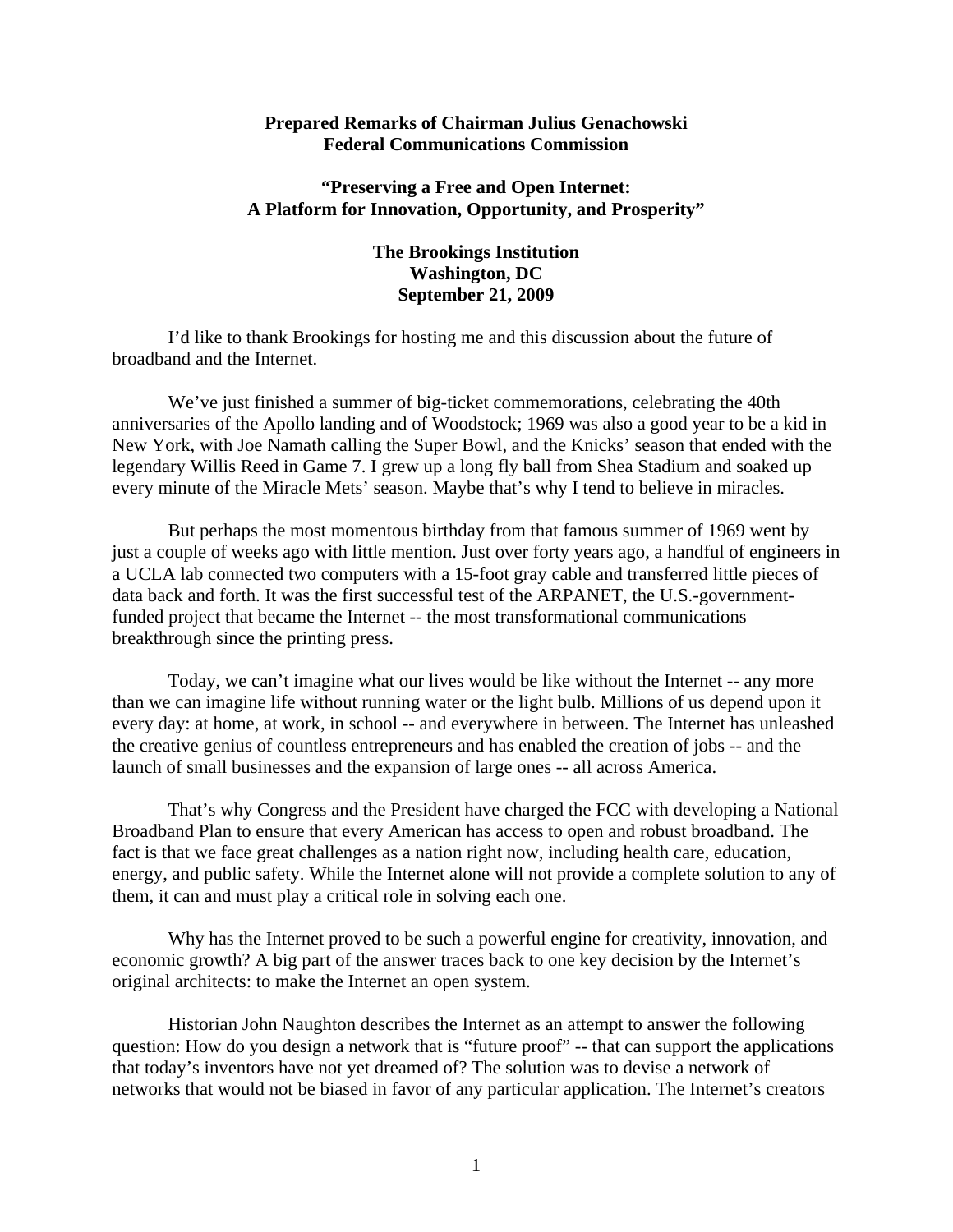didn't want the network architecture -- or any single entity -- to pick winners and losers. Because it might pick the wrong ones. Instead, the Internet's open architecture pushes decision-making and intelligence to the edge of the network -- to end users, to the cloud, to businesses of every size and in every sector of the economy, to creators and speakers across the country and around the globe. In the words of Tim Berners-Lee, the Internet is a "blank canvas" -- allowing anyone to contribute and to innovate without permission.

It is easy to look at today's Internet giants -- and the tremendous benefits they have supplied to our economy and our culture -- and forget that many were small businesses just a few years ago, founded on little more than a good idea and a no-frills connection to the Internet. Marc Andreessen was a graduate student when he created Mosaic, which led to Netscape, the first commercially successful Web browser. Mark Zuckerberg was a college student in 2004 when he started Facebook, which just announced that it added its 300 millionth member. Pierre Omidyar originally launched eBay on his own personal website. Today more than 600,000 Americans earn part of their living by operating small businesses on eBay's auction platform, bringing jobs and opportunity to Danvers, Massachusetts, Durham, North Carolina and Lincoln, Nebraska, and many other communities in both rural and urban America. This is the power of the Internet: distributed innovation and ubiquitous entrepreneurship, the potential for jobs and opportunity everywhere there is broadband.

And let us not forget that the open Internet enables much more than commerce. It is also an unprecedented platform for speech, democratic engagement, and a culture that prizes creative new ways of approaching old problems. In 2000, Jimmy Wales started a project to create a free online encyclopedia. He originally commissioned experts to write the entries, but the project only succeeded after moving to volunteers to write them collaboratively. The result is Wikipedia, one of the top 10 most visited websites in the world and one of the most comprehensive aggregations of human knowledge in our history. The potential of collaboration and social media continues to grow. It is changing and accelerating innovation. And we've seen new media tools like Twitter and YouTube used by democratic movements around the globe.

Even now, the Internet is beginning to transform health care, education, and energy usage for the better. Health-related applications, distributed over a widely connected Internet, can help bring down health care costs and improve medical service. Four out of five Americans who are online have accessed medical information over the Internet, and most say this information affected their decision-making. Nearly four million college students took at least one online course in 2007, and the Internet can potentially connect kids anywhere to the best information and teachers everywhere. And the Internet is helping enable smart grid technologies, which promise to reduce carbon dioxide emissions by hundreds of millions of metric tons.

At the same time, we have also seen great strides in the center of the network. Most Americans' early exposure to the Internet was through analog modems, which allowed a trickle of data through the phone lines to support early electronic bulletin boards and basic email. Over the last two decades, thanks to substantial investment and technological ingenuity, companies devised ways to retrofit networks initially designed for phones and one-way video to support two-way broadband data streams connecting homes and businesses across the country. And a revolution in wireless technologies -- using licensed and unlicensed spectrum -- and the creation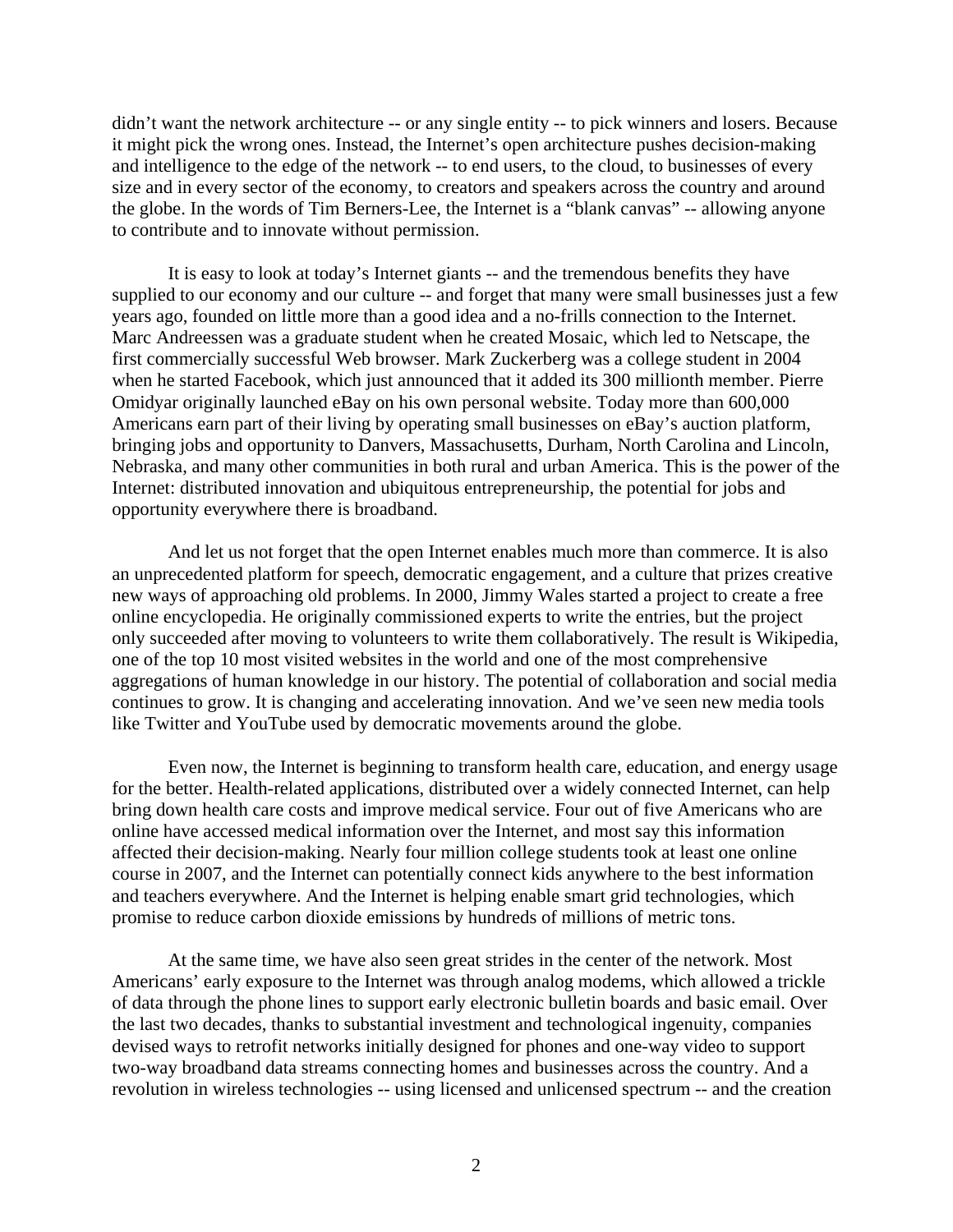of path-breaking devices like the Blackberry and iPhone have enabled millions of us to carry the Internet in our pockets and purses.

The lesson of each of these stories, and innumerable others like them, is that we cannot know what tomorrow holds on the Internet, except that it will be unexpected; that the genius of American innovators is unlimited; and that the fewer obstacles these innovators face in bringing their work to the world, the greater our opportunity as citizens and as a nation.

Notwithstanding its unparalleled record of success, today the free and open Internet faces emerging and substantial challenges. We've already seen some clear examples of deviations from the Internet's historic openness. We have witnessed certain broadband providers unilaterally block access to VoIP applications (phone calls delivered over data networks) and implement technical measures that degrade the performance of peer-to-peer software distributing lawful content. We have even seen at least one service provider deny users access to political content. And as many members of the Internet community and key Congressional leaders have noted, there are compelling reasons to be concerned about the future of openness.

One reason has to do with limited competition among service providers. As American consumers make the shift from dial-up to broadband, their choice of providers has narrowed substantially. I don't intend that remark as a policy conclusion or criticism -- it is simply a fact about today's marketplace that we must acknowledge and incorporate into our policymaking.

A second reason involves the economic incentives of broadband providers. The great majority of companies that operate our nation's broadband pipes rely upon revenue from selling phone service, cable TV subscriptions, or both. These services increasingly compete with voice and video products provided over the Internet. The net result is that broadband providers' rational bottom-line interests may diverge from the broad interests of consumers in competition and choice.

The third reason involves the explosion of traffic on the Internet. With the growing popularity of high-bandwidth applications, Internet traffic is roughly doubling every two years. Technologies for managing broadband networks have become more sophisticated and widely deployed. But these technologies are just tools. They cannot by themselves determine the right answers to difficult policy questions -- and they raise their own set of new questions.

In acknowledging the existence of challenging competitive, economic, and technological realities for today's Internet, I want to underscore that this debate, as I see it, isn't about white hats or black hats among companies in and around the network. Rather, there are inevitable tensions built into our system; important and difficult questions that we have an obligation to ask and to answer correctly for our country.

When I worked in the private sector I was fortunate to work with some of the greatest innovators of our time. That taught me some lessons about the importance of innovation and investment. It also taught me the importance of developing clear goals and then being focused and practical in achieving them, making sure to have the best input and ideas from the broadest group possible.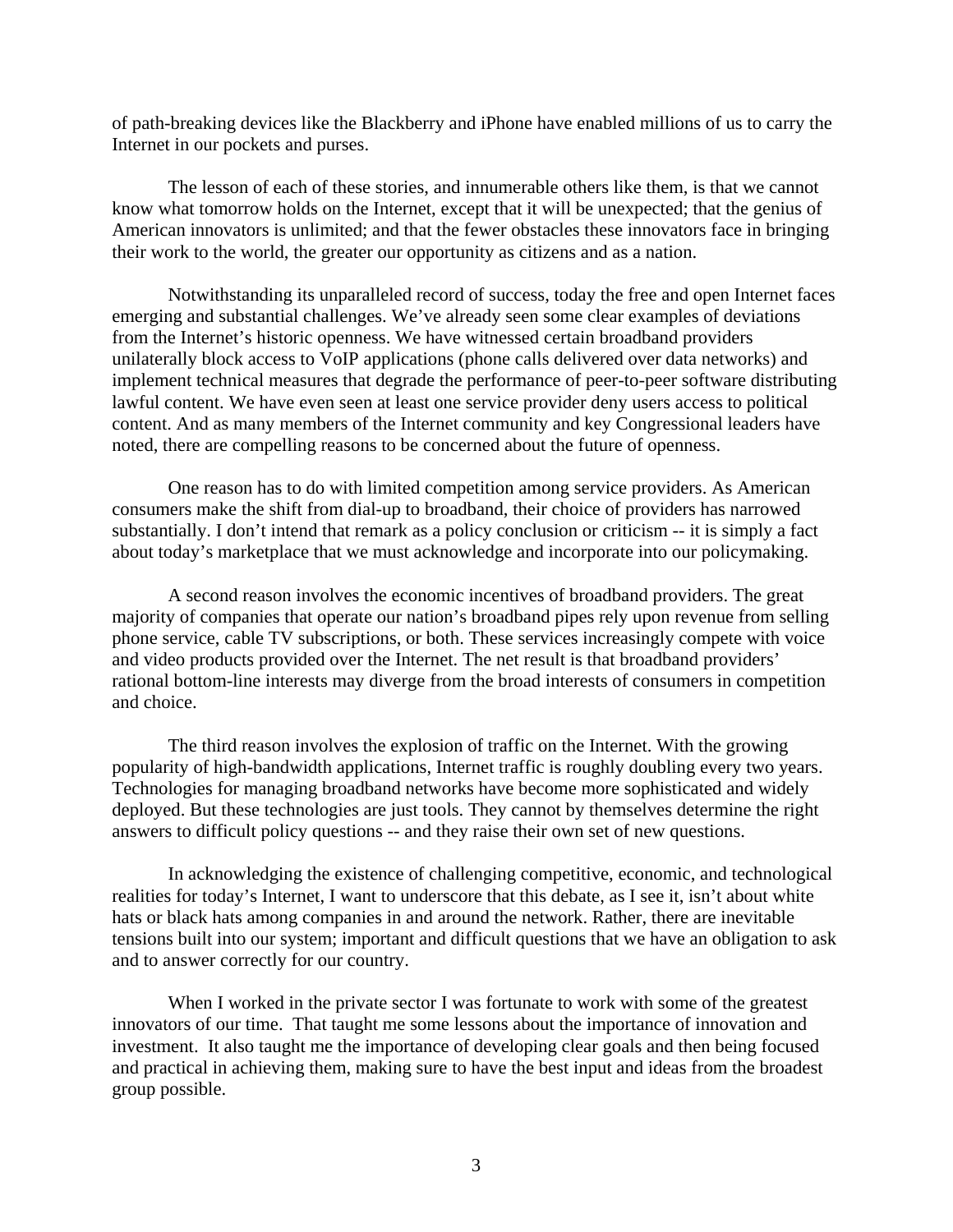I am convinced that there are few goals more essential in the communications landscape than preserving and maintaining an open and robust Internet. I also know that achieving this goal will take an approach that is smart about technology, smart about markets, smart about law and policy, and smart about the lessons of history.

The rise of serious challenges to the free and open Internet puts us at a crossroads. We could see the Internet's doors shut to entrepreneurs, the spirit of innovation stifled, a full and free flow of information compromised. Or we could take steps to preserve Internet openness, helping ensure a future of opportunity, innovation, and a vibrant marketplace of ideas.

I understand the Internet is a dynamic network and that technology continues to grow and evolve. I recognize that if we were to create unduly detailed rules that attempted to address every possible assault on openness, such rules would become outdated quickly. But the fact that the Internet is evolving rapidly does not mean we can, or should, abandon the underlying values fostered by an open network, or the important goal of setting rules of the road to protect the free and open Internet.

Saying nothing -- and doing nothing -- would impose its own form of unacceptable cost. It would deprive innovators and investors of confidence that the free and open Internet we depend upon today will still be here tomorrow. It would deny the benefits of predictable rules of the road to all players in the Internet ecosystem. And it would be a dangerous retreat from the core principle of openness -- the freedom to innovate without permission -- that has been a hallmark of the Internet since its inception, and has made it so stunningly successful as a platform for innovation, opportunity, and prosperity.

In view of these challenges and opportunities, and because it is vital that the Internet continue to be an engine of innovation, economic growth, competition and democratic engagement, I believe the FCC must be a smart cop on the beat preserving a free and open Internet.

This is how I propose we move forward: To date, the Federal Communications Commission has addressed these issues by announcing four Internet principles that guide our case-by-case enforcement of the communications laws. These principles can be summarized as: Network operators cannot prevent users from accessing the lawful Internet content, applications, and services of their choice, nor can they prohibit users from attaching non-harmful devices to the network.

The principles were initially articulated by Chairman Michael Powell in 2004 as the "Four Freedoms," and later endorsed in a unanimous 2005 policy statement issued by the Commission under Chairman Kevin Martin and with the forceful support of Commissioner Michael Copps, who of course remains on the Commission today. In the years since 2005, the Internet has continued to evolve and the FCC has issued a number of important decisions involving openness. Today, I propose that the FCC adopt the existing principles as Commission rules, along with two additional principles that reflect the evolution of the Internet and that are essential to ensuring its continued openness.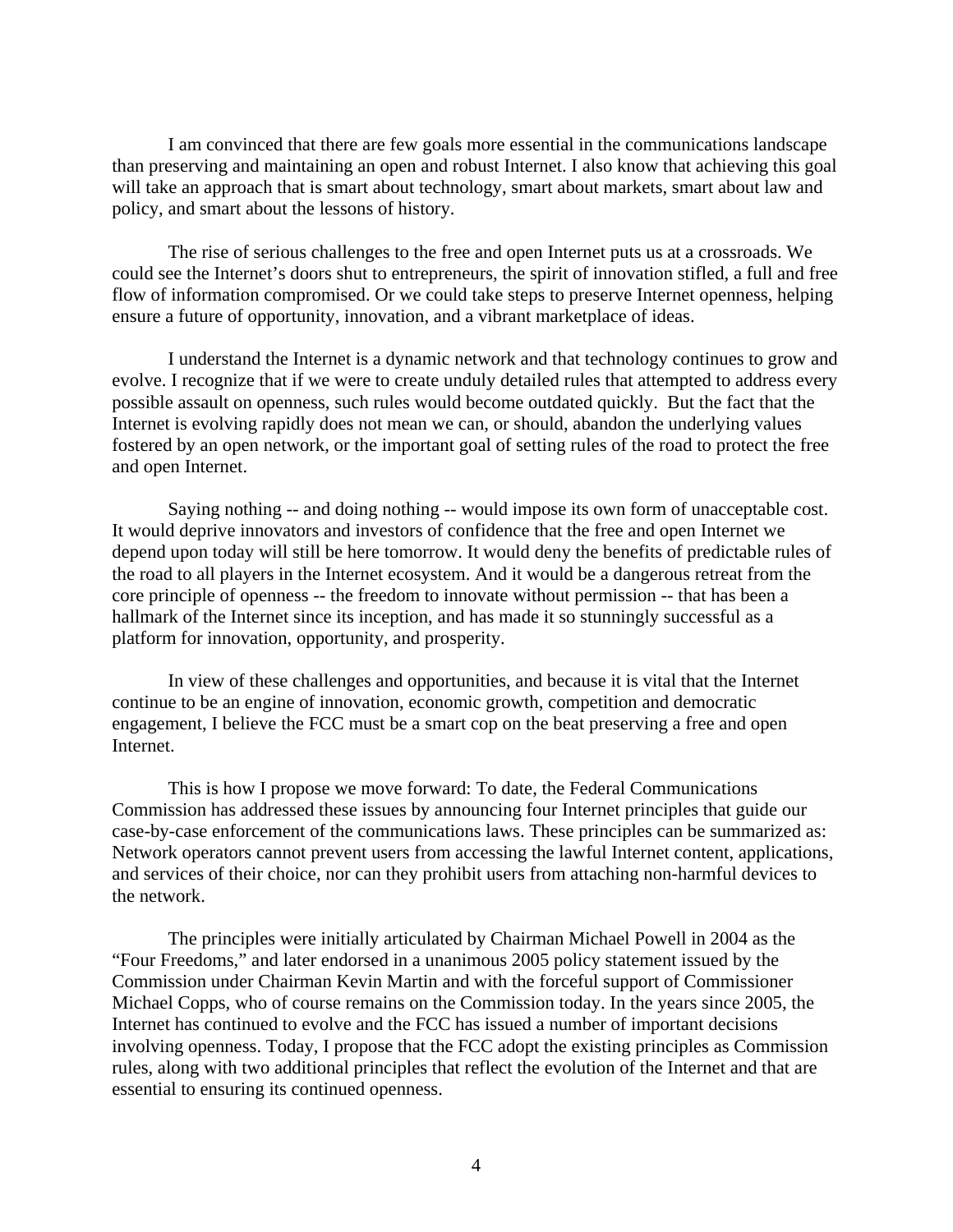The fifth principle is one of non-discrimination -- stating that broadband providers cannot discriminate against particular Internet content or applications. This means they cannot block or degrade lawful traffic over their networks, or pick winners by favoring some content or applications over others in the connection to subscribers' homes. Nor can they disfavor an Internet service just because it competes with a similar service offered by that broadband provider. The Internet must continue to allow users to decide what content and applications succeed.

This principle will not prevent broadband providers from reasonably managing their networks. During periods of network congestion, for example, it may be appropriate for providers to ensure that very heavy users do not crowd out everyone else. And this principle will not constrain efforts to ensure a safe, secure, and spam-free Internet experience, or to enforce the law. It is vital that illegal conduct be curtailed on the Internet. As I said in my Senate confirmation hearing, open Internet principles apply only to lawful content, services and applications -- not to activities like unlawful distribution of copyrighted works, which has serious economic consequences. The enforcement of copyright and other laws and the obligations of network openness can and must co-exist.

I also recognize that there may be benefits to innovation and investment of broadband providers offering managed services in limited circumstances. These services are different than traditional broadband Internet access, and some have argued they should be analyzed under a different framework. I believe such services can supplement -- but must not supplant -- free and open Internet access, and that we must ensure that ample bandwidth exists for all Internet users and innovators. In the rulemaking process I will discuss in a moment, we will carefully consider how to approach the question of managed services in a way that maximizes the innovation and investment necessary for a robust and thriving Internet.

I will propose that the FCC evaluate alleged violations of the non-discrimination principle as they arise, on a case-by-case basis, recognizing that the Internet is an extraordinarily complex and dynamic system. This approach, within the framework I am proposing today, will allow the Commission to make reasoned, fact-based determinations based on the Internet before it—not based on the Internet of years past or guesses about how the Internet will evolve.

The sixth principle is a transparency principle -- stating that providers of broadband Internet access must be transparent about their network management practices. Why does the FCC need to adopt this principle? The Internet evolved through open standards. It was conceived as a tool whose user manual would be free and available to all. But new network management practices and technologies challenge this original understanding. Today, broadband providers have the technical ability to change how the Internet works for millions of users -- with profound consequences for those users and content, application, and service providers around the world.

To take one example, last year the FCC ruled on the blocking of peer-to-peer transmissions by a cable broadband provider. The blocking was initially implemented with no notice to subscribers or the public. It was discovered only after an engineer and hobbyist living in Oregon realized that his attempts to share public domain recordings of old barbershop quartet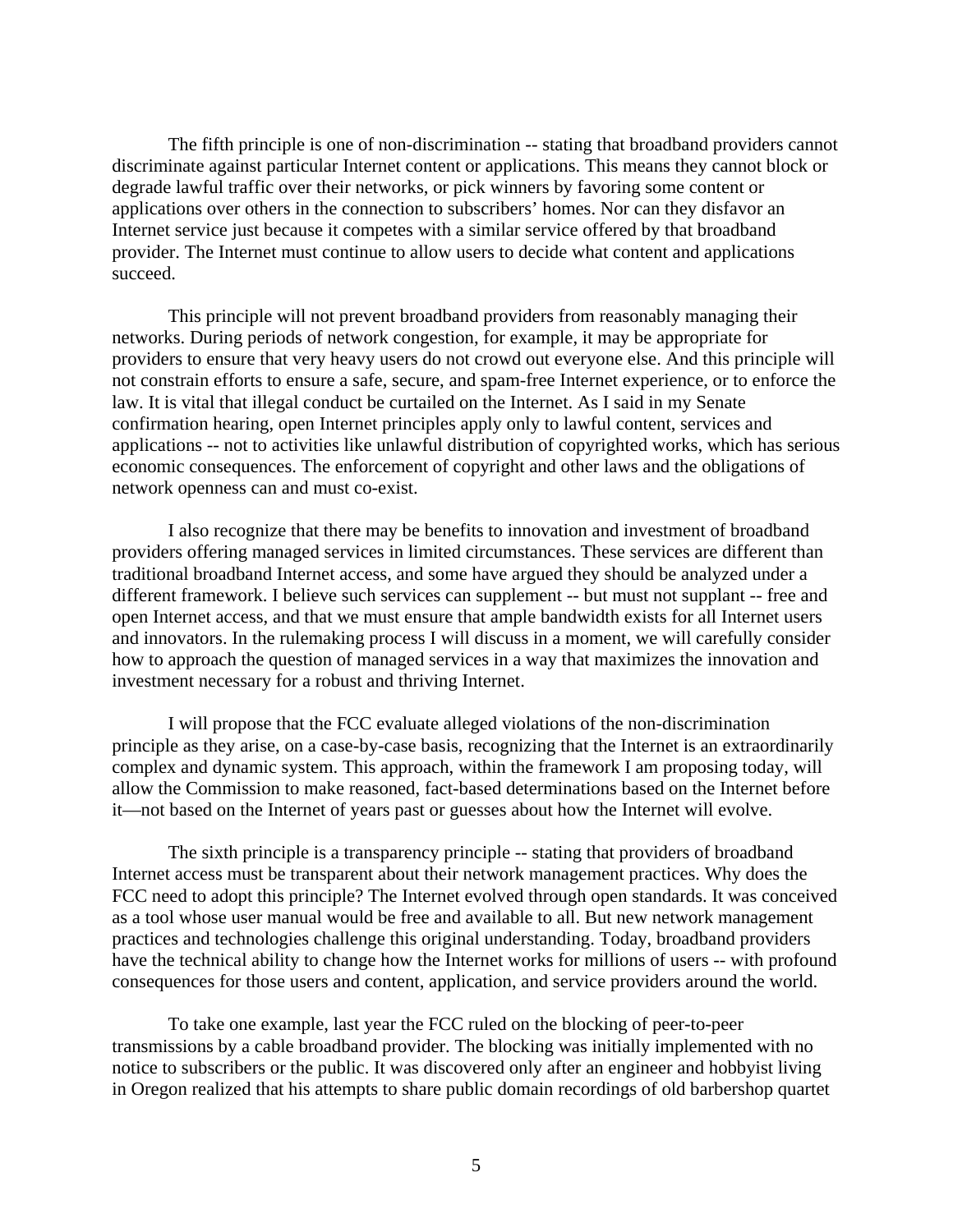songs over a home Internet connection were being frustrated. It was not until he brought the problem to the attention of the media and Internet community, which then brought it to the attention of the FCC, that the improper network management practice became known and was stopped.

We cannot afford to rely on happenstance for consumers, businesses, and policymakers to learn about changes to the basic functioning of the Internet. Greater transparency will give consumers the confidence of knowing that they're getting the service they've paid for, enable innovators to make their offerings work effectively over the Internet, and allow policymakers to ensure that broadband providers are preserving the Internet as a level playing field. It will also help facilitate discussion among all the participants in the Internet ecosystem, which can reduce the need for government involvement in network management disagreements.

To be clear, the transparency principle will not require broadband providers to disclose personal information about subscribers or information that might compromise the security of the network, and there will be a mechanism to protect competitively sensitive data.

In considering the openness of the Internet, it is also important to recognize that our choice of technologies and devices for accessing the Internet continues to expand at a dizzying pace. New mobile and satellite broadband networks are getting faster every day, and extraordinary devices like smartphones and wireless data cards are making it easier to stay connected while on the go. And I note the beginnings of a trend towards openness among several participants in the mobile marketplace.

Even though each form of Internet access has unique technical characteristics, they are all are different roads to the same place. It is essential that the Internet itself remain open, however users reach it. The principles I've been speaking about apply to the Internet however accessed, and I will ask my fellow Commissioners to join me in confirming this.

Of course, how the principles apply may differ depending on the access platform or technology. The rulemaking process will enable the Commission to analyze fully the implications of the principles for mobile network architectures and practices -- and how, as a practical matter, they can be fairly and appropriately implemented. As we tackle these complex questions involving different technologies used for Internet access, let me be clear that we will be focused on formulating policies that will maximize innovation and investment, consumer choice, and greater competition.

I've talked about what we need to do; now I'd like to talk about how we should do it. I will soon circulate to my fellow Commissioners proposed rules prepared by Commission staff embodying the principles I've discussed, and I will ask for their support in issuing a notice of proposed rulemaking. This notice will provide the public with a detailed explanation of what we propose to do and why.

Equally importantly, the notice will ask for input and feedback on the proposed rules and their application, such as how to determine whether network management practices are reasonable, and what information broadband providers should disclose about their network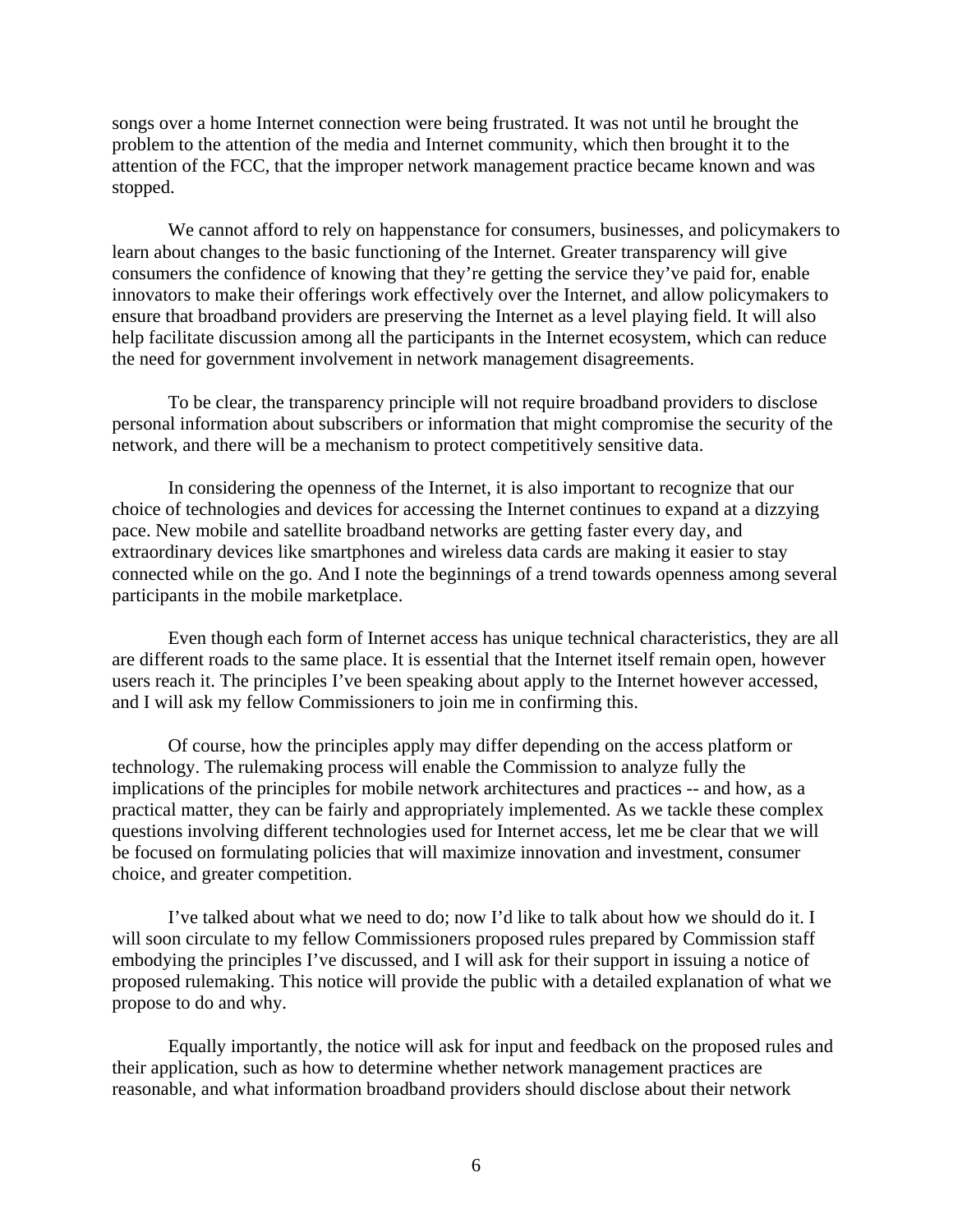management practices and in what form. And -- as I indicated earlier -- it will pose a series of detailed questions on how the Internet openness principles should apply to mobile broadband.

While my goals are clear -- to ensure the Internet remains a free and open platform that promotes innovation, investment, competition, and users' interests -- our path to implementing them is not pre-determined. I will ensure that the rulemaking process will be fair, transparent, fact-based, and data-driven. Anyone will be able to participate in this process, and I hope everyone will. We will hold a number of public workshops and, of course, use the Internet and other new media tools to facilitate participation. Today we've launched a new website, www.openinternet.gov, to kick off discussion of the issues I've been talking about. We encourage everyone to visit the site and contribute to the process.

Some have argued that the FCC should not take affirmative steps to protect the Internet's openness. Let me be clear about what this is about, and what it isn't.

The fundamental goal of what I've outlined today is preserving the openness and freedom of the Internet. We have an obligation to ensure that the Internet is an enduring engine for U.S. economic growth, and a foundation for democracy in the  $21<sup>st</sup>$  century. We have an obligation to ensure that the Internet remains a vast landscape of innovation and opportunity.

This is not about government regulation of the Internet. It's about fair rules of the road for companies that control access to the Internet. We will do as much as we need to do, and no more, to ensure that the Internet remains an unfettered platform for competition, creativity, and entrepreneurial activity.

This is not about protecting the Internet against imaginary dangers. We're seeing the breaks and cracks emerge, and they threaten to change the Internet's fundamental architecture of openness. This would shrink opportunities for innovators, content creators, and small businesses around the country, and limit the full and free expression the Internet promises. This is about preserving and maintaining something profoundly successful and ensuring that it's not distorted or undermined. If we wait too long to preserve a free and open Internet, it will be too late.

Some will seek to invoke innovation and investment as reasons not to adopt open Internet rules. But history's lesson is clear: Ensuring a robust and open Internet is the best thing we can do to promote investment and innovation. And while there are some who see every policy decision as either pro-business or pro-consumer, I reject that approach; it's not the right way to see technology's role in America.

An open Internet will benefit both consumers and businesses. The principles that will protect the open Internet are an essential step to maximize investment and innovation in the network and on the edge of it -- by establishing rules of the road that incentivize competition, empower entrepreneurs, and grow the economic pie to the benefit of all.

I believe we share a common purpose -- we want the Internet to continue flourishing as a platform for innovation and communication, with continued investment and increasing